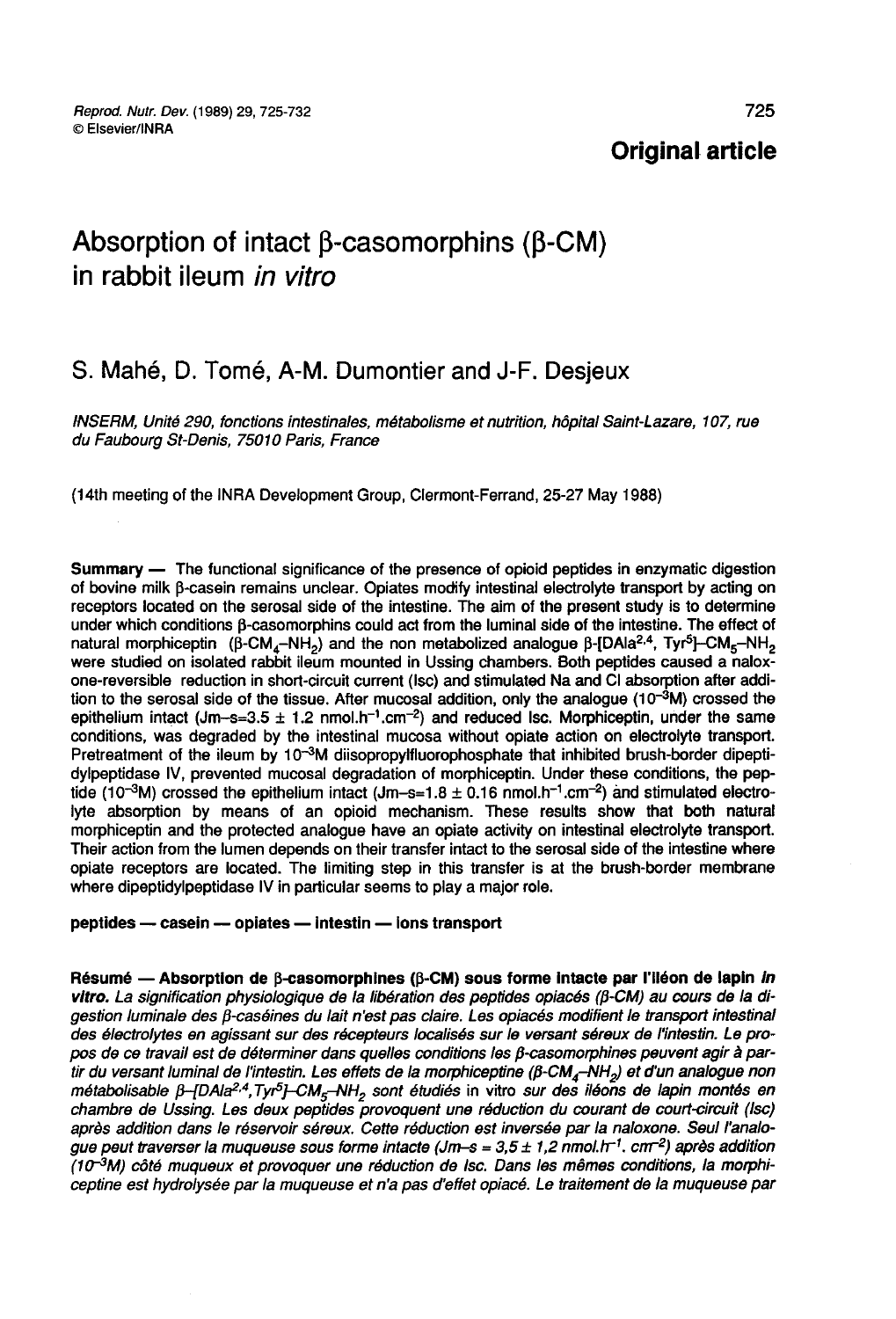726<br>du diisopropylfluorophosphate (10<sup>-3</sup>M) qui inhibe la dipeptidylpeptidase IV membranaire, protège la<br>morphiceptine de l'hydrolyse. Le peptide (10<sup>-3</sup>M) traverse alors la muqueuse sous forme intacte (Jm– 726<br>
S. Mahé et al.<br>
du diisopropylfluorophosphate (10<sup>-3</sup>M) qui inhibe la dipeptidylpeptidase IV membranaire, protège la<br>
morphiceptine de l'hydrolyse. Le peptide (10<sup>-3</sup>M) traverse alors la muqueuse sous forme intacte ( dépend de leur transfert sous forme intacte vers le versant sanguin où les récepteurs opiacés sont localisés. L'étape limitante de ce transfert est localisée dans la bordure en brosse dans laquelle la dipeptidylpeptidase IV semble jouer un rôle clé.

peptide - caséine - opiacé -- intestin -- transport ionique

#### INTRODUCTION

Naturally occuring B-casomorphins (B-CM) are a family of food-derived opioid peptides obtained from the (60-66) Tyr-Pro-Phe-Pro-Gly-Pro-lleu fragment of bovine β-casein (Brantl *et al.*, 1979; Henschen *et* al., 1979; Lottspeich et al., 1980). The tetrapeptide amide fragment (Tyr-Pro-Phe-Prie-Pro-Gly-Pro-lieu tragment of bovine<br> $\beta$ -casein (Brantl *et al.*, 1979; Henschen *ei<br>al.*, 1979; Lottspeich *et al.*, 1980). The tet-<br>rapeptide amide fragment (Tyr-Pro-Phe-<br>Pro-NH<sub>2</sub>), called morphiceptin, was also<br>i isolated from enzymatic digests of milk protein (Chang et al., 1981, 1985). Finally, **B-CM immunoreactive material was found** in human intestine after ingestion of bovine milk (Svedberg et al., 1985). However, it was not clear whether  $\beta$ -CM modify intestinal electrolyte transport in the same way as enkephalins and under which conditions these peptides could act from the luminal side of the intestine where natural sequences were found.

In the present study, the degradation and transepithelial passage of natural morphiceptin and of the non-metabolized analogue  $\beta$ -[DAla<sup>2,4</sup>,Tyr<sup>5</sup>]-CM<sub>5</sub>-NH<sub>2</sub>, and the resulting effect on electrolyte transport, were evaluated in vitro in rabbit ileum mounted in a Ussing chamber. The effect of morphiceptin was measured in the presence and absence of diisopropylfluorophosphate (DFP) which is know to inhibit the activity of the membrane brush-border post-proline endopeptidase dipeptidylpeptidase IV (DPP IV). Results show that natural  $\beta$ -CM and the non-metabolized analogue  $\beta$ -[DAla<sup>2,4</sup>, Tyr<sup>5</sup>]-CM<sub>5</sub>-NH<sub>2</sub> act on intestinal electrolyte transport by means of an opioid mechanism. Their action, from the luminal side, depends on their transfer intact to the serosal side of the intestine where opiate receptors are located. testinal electrolyte transport by means of<br>an opioid mechanism. Their action, from<br>the luminal side, depends on their transfer<br>intact to the serosal side of the intestine<br>where opiate receptors are located.<br>**MATERIALS AND** 

#### MATERIALS AND METHODS

Substances : Morphiceptin (Tyr-Pro-Phe-Pro-NH<sub>2</sub>) and the analogue β-[DAIa<sup>2.4</sup>,Tyr<sup>5</sup>]-CM<sub>5</sub>--<br>NH<sub>2</sub>, (Tyr-DAIa-Phe-DAIa-Tyr-NH<sub>2</sub>), were kindly provided by V. Brantl, and DFP was purchased from Sigma.

#### Using chamber experiments

White male New Zealand rabbits weighing 2-3 kg were killed by intravenous pentobarbital sodium injection. Pieces of stripped ileum were mounted between the two halves of a Lucite chamber (exposed area =  $3.14 \text{ cm}^2$ ) and were bathed on each side by oxygenated (95% O<sub>2</sub>-5% CO<sub>2</sub>) Ringer solution consisting of (in mM) Shathed on each side by oxygenated (95% O<sub>2</sub>)<br>5% CO<sub>2</sub>) Ringer solution consisting of (in mM)<br>140 Na<sup>+</sup>, 5.2 K<sup>+</sup>, 120 Cl<sup>-</sup>, 25 HCO<sub>5</sub>, 1.2 Ca<sup>2+</sup>,<br>2.4 HPO<sup>2</sup> = 0.4 H-PO = and 1.2 Mo<sup>2</sup>+ (oH 7.4) mounted between the two halves of a Lucite<br>chamber (exposed area = 3.14 cm<sup>2</sup>) and were<br>bathed on each side by oxygenated (95% O<sub>2</sub>-<br>5% CO<sub>2</sub>) Ringer solution consisting of (in mM)<br>140 Na<sup>+</sup>, 5.2 K<sup>+</sup>, 120 Cl<sup>-</sup>, 25 HCO<sub>3</sub> The spontaneous transmucosal electrical potential difference (PD) was short-circuited by a short-circuit current (Isc) delivered by an automatic voltage clamp (WPI, USA) as previously described (Tomé et al., 1987). The tissue conductance (G) was calculated according to Ohm's law. After checking the stability of electrical parameters, the peptide to be tested was added to the appropriate reservoir and aliquots were col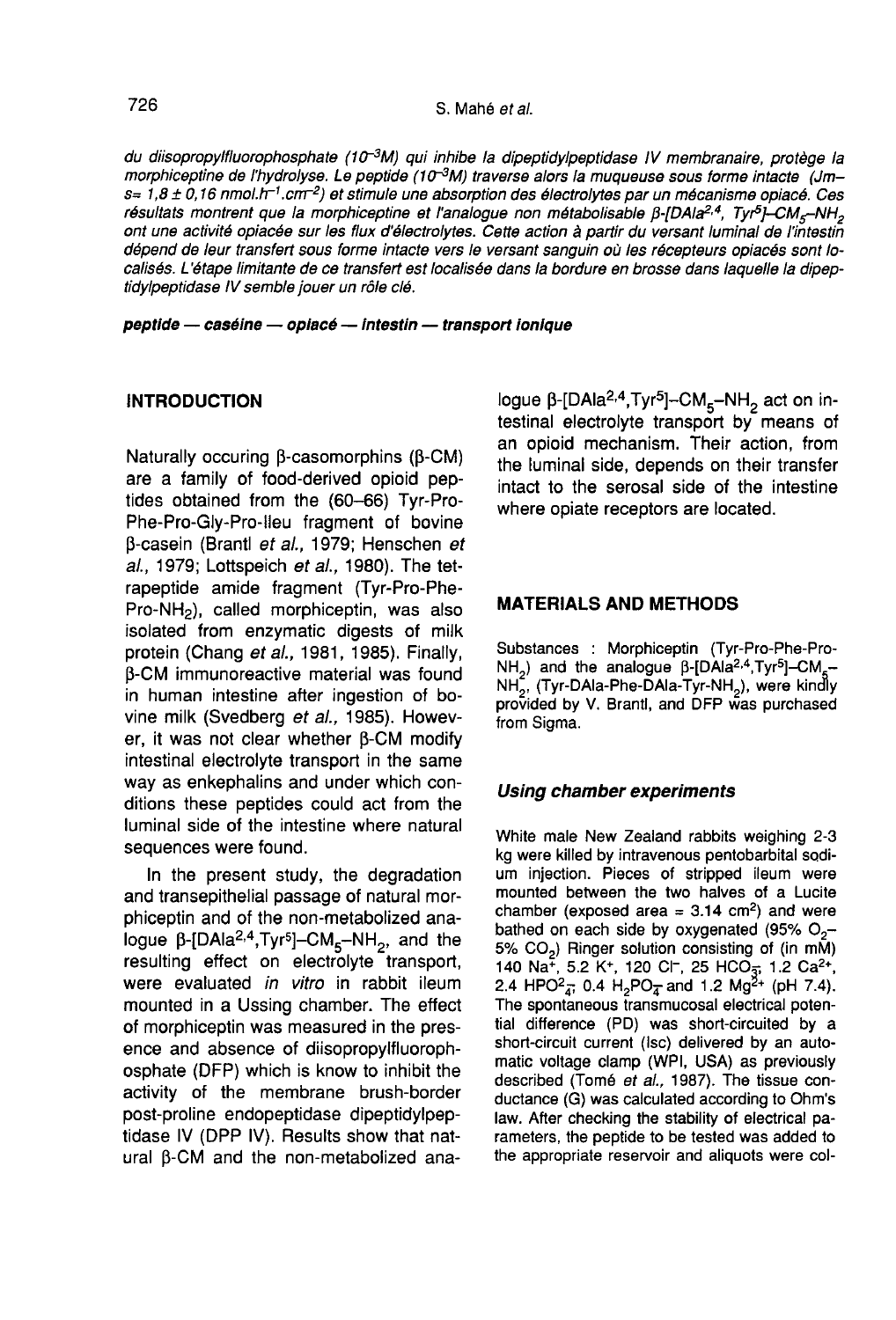fected from each reservoir at different times for HPLC analysis. Transepithelial unidirectional Na and CI fluxes from mucosa to serosa (Jm-s) and from serosa to mucosa (Js-m) were measured using  $^{22}$ Na (2 µCi) and  $^{36}$ CI (2.5 µCi), as previously described (Hautefeuille et al., 1986). Whenever the effect of DFP was investigated, it was added to each reservoir to give the desired concentrations and the tissue was incubated 30 min to stabilize electrical parameters before assay.

#### Brush-border membrane vesicle experiments

Brush-border membrane vesicles (BBMV) were prepared from everted frozen rabbit ileum (Brot-Laroche & Alvarado, 1984; Schmitz et al., 1973). Degradation of morphiceptin in the presence of a purified BBMV suspension was measured by HPLC, and DPPIV activity was evaluated according to Miyamoto et al. (1987).

#### High-pressure Liquid Chromatography (HPLC)

Peptides were analyzed with an HPLC system (Waters) equipped with an ultraviolet detector at 214 nm and a p-Bondapack C18 reversed phase column (3  $\times$  350 mm) eluted with linear 0-75% acetonitrile gradient (Tomé et al., 1987).

#### RESULTS

#### Effects of  $\beta$ -CM on ion transport in rabbit ileum

Addition of either morphiceptin or  $\beta$ -<br>[DAia<sup>2,4</sup>,Tyr<sup>5</sup>]-CM<sub>5</sub>-NH<sub>2</sub> in the serosal **Effects of**  $\beta$ **-CM on ion transport in rab-<br>bit ileum**<br>Addition of either morphiceptin or  $\beta$ -<br>[DAla<sup>2,4</sup>,Tyr<sup>5</sup>]--CM<sub>5</sub>--NH<sub>2</sub> in the serosal<br>CM<sub>4</sub>-NH<sub>2</sub>) and of the analogue  $\beta$ -[DAla<sup>2,4</sup>,Tyr<sup>5</sup>]-

 $CM<sub>5</sub>-NH<sub>2</sub>$  on ion transport in untreated rabbit ileum mounted in a Ussing chamber.

|                                                                                    | lsc    | m-s    | $JN_a$<br>s-m | net     | $m-s$     | JCI<br>s-m | net     |
|------------------------------------------------------------------------------------|--------|--------|---------------|---------|-----------|------------|---------|
| Control                                                                            | 1.06   | 8.13   | 9.24          | $-1.10$ | 7.24      | 7.36       | $-0.54$ |
|                                                                                    | ± 0.07 | ± 1.37 | ± 1.33        | ± 0.28  | ±0.92     | ± 0.81     | ± 0.48  |
| $\beta$ -CM <sub>4</sub> -NH <sub>2</sub>                                          | 0.73   | 11.07  | 10.53         | 0.52    | 8.81      | 7.27       | 1.53    |
| 10 <sup>–3</sup> M Serosal                                                         | ± 0.14 | ±1.09  | ±1.06         | ± 0.15  | ±0.76     | ± 0.64     | ± 0.56  |
| P                                                                                  | < 0.05 | NS     | <b>NS</b>     | < 0.05  | <b>NS</b> | <b>NS</b>  | < 0.05  |
| Control                                                                            | 1.46   | 6.71   | 6.54          | 0.17    | 6.06      | 6.60       | $-0.54$ |
|                                                                                    | ± 0.14 | ± 0.13 | ± 0.62        | ± 0.58  | ± 0.56    | ± 0.40     | ± 0.54  |
| $\beta$ -[DAIa <sup>2,4</sup> ,Tyr <sup>5</sup> ]-CM <sub>5</sub> -NH <sub>2</sub> | 1.15   | 7.97   | 6.22          | 1.76    | 7.17      | 5.99       | 1.18    |
| 10 <sup>-4</sup> M Serosal                                                         | ± 0.15 | ± 0.87 | ± 0.69        | ± 0.41  | ± 0.64    | $\pm$ 0.45 | ± 0.53  |
| P                                                                                  | < 0.05 | NS     | <b>NS</b>     | < 0.05  | NS        | ΝS         | < 0.05  |

Values are means ± SE of results for 6 to 10 animals. Isc and fluxes (J) are expressed in µeq.h<sup>-1</sup>.cm<sup>-2</sup>.m-s : unidirectional fluxes from mucosa to serosa, s-m ; unidirectional fluxes from serosa to mucosa, net=ms-sm.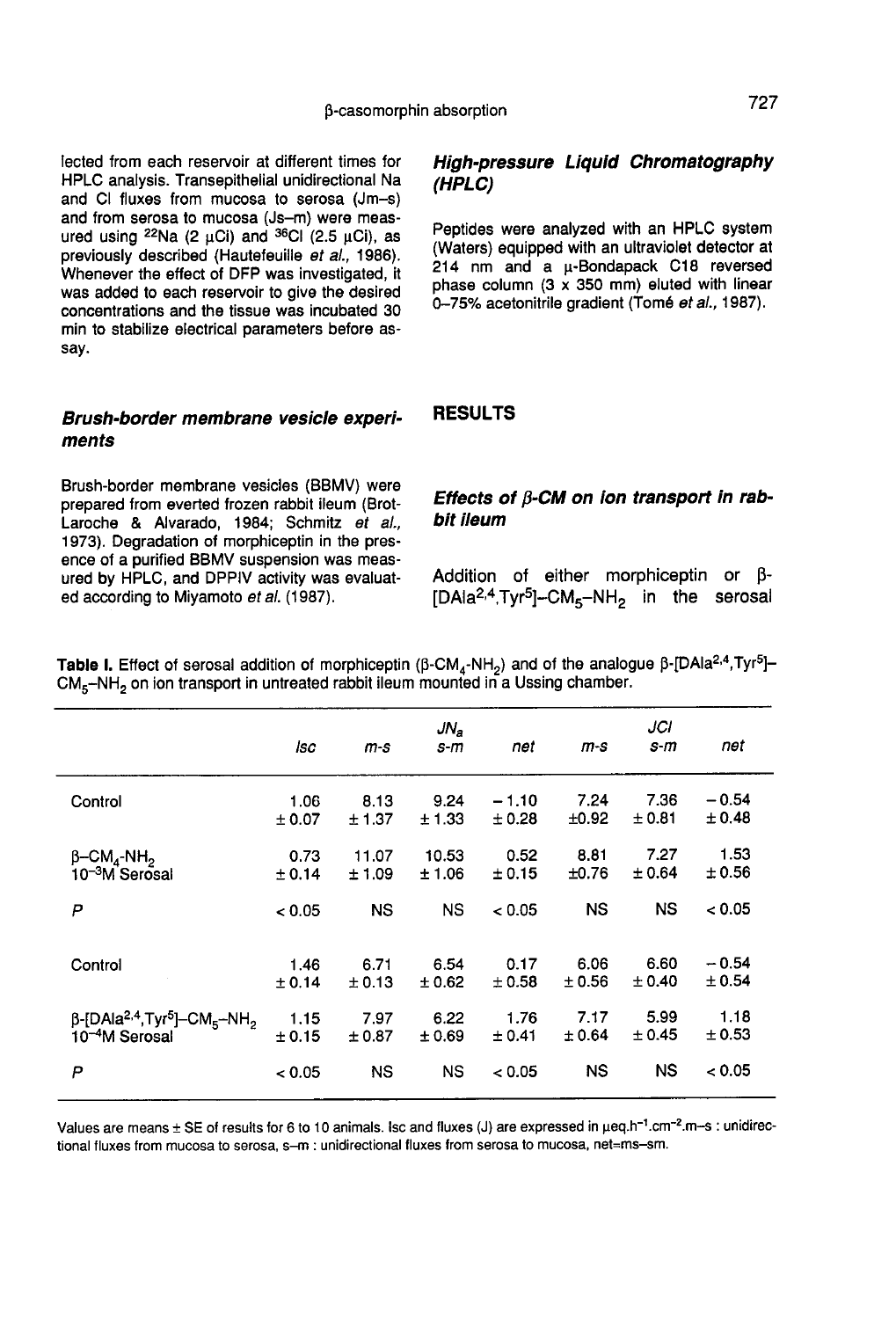

A) UNTREATED

B-CM4-NH2 0.1 mM

Fig. 1. Electrical response to addition of morphiceptin ( $\beta$ -CM<sub>4</sub>-NH<sub>2</sub>),  $\beta$ -[DAIa<sup>2,4</sup>,Tyr<sup>5</sup>]-CM<sub>5</sub>-NH<sub>2</sub> or no peptide for control, to serosal or mucosal side of untreated (A) and DFP-treated (B) rabbit ileum in a Ussing chamber. Isc values are means of results for 6 to 10 animals measured in the 15-60 min period after addition of the peptide (black area), and in the 15 min period after subsequent addition of naloxone (hatched area). SE values are in the 0.07-1.15 range. \*: lsc is significantly reduced in comparison to the control ( $P < 0.05$ ).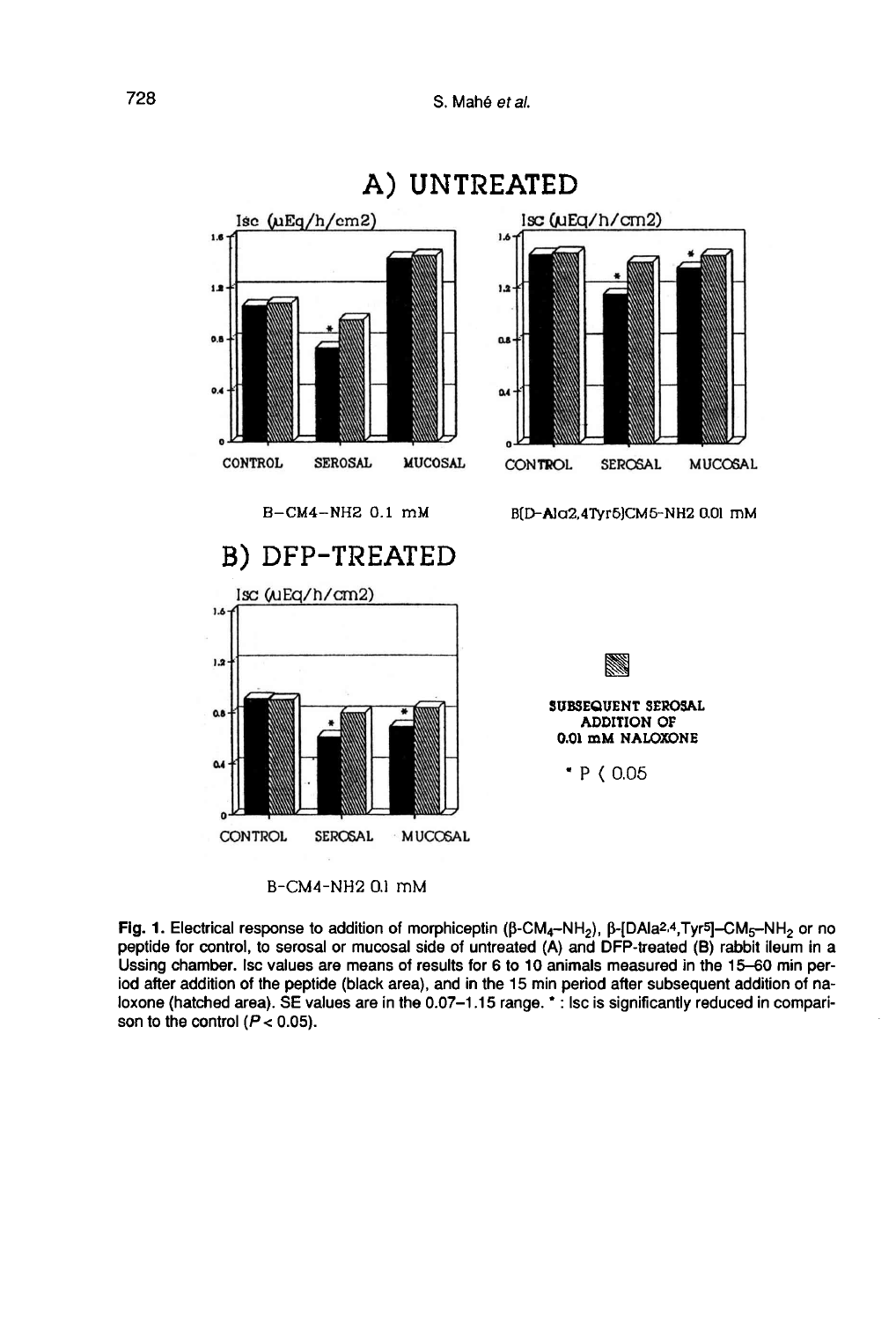side of rabbit ileum produced a naloxonereversible reduction in lsc, whereas, after mucosal addition, only the protected ana-<br>logue  $\beta$ -[DAla<sup>2,4</sup>,Tyr<sup>5</sup>]-CM<sub>5</sub>-NH<sub>2</sub> produced  $β$ -casomor<br>side of rabbit ileum produced a naloxone-<br>reversible reduction in lsc, whereas, after<br>mucosal addition, only the protected ana-<br>logue  $β$ -[DAla<sup>2,4</sup>,Tyr<sup>5</sup>]-CM<sub>5</sub>-NH<sub>2</sub> produced<br>the same naloxone-reversible e the same naloxone-reversible effect on lsc (Fig. 1 A). For both peptides, the effect on lsc was associated with a stimulation in net Na and CI absorption (Table I). In DFPtreated tissue, both serosal and mucosal addition of morphiceptin produced a naloxone-reversible decrease on Isc (Fig. 1B).

#### Degradation and transepithelial passage of  $\beta$ -CM in rabbit ileum

In the absence of DFP, morphiceptin was rapidly degraded when introduced in the mucosal side of rabbit ileum in vitro and the protected analogue remained undegraded in the same conditions, whereas, after pretreatment of the tissue with  $10^{-3}$ M DFP, the mucosal degradation of morphiceptin was prevented (Fig. 2). The content of the serosal reservoir was analyzed by HPLC after two hours of incubation of the peptides on the mucosal side of the tissue (Fig. 3). In the presence of untreated tis-





Fig. 2. Mucosal degradation of morphiceptin (B- $CM_4-NH_2$ ) in the presence or the absence of DFP and of β-[DAla<sup>2,4</sup>, Tyr<sup>5</sup>]-CM<sub>5</sub>-NH<sub>2</sub> after addition in the mucosal side of rabbit ileum mounted in a Ussing chamber (exposed area : 3.14 cm<sup>2</sup>). DFP was added 10-3 M to both serosal and mucosal reservoirs 30 min before morphiceptin was introduced.

sue, a well resolved peak was recovered in exactly the position of the protected analogue, whereas, intact morphiceptin could not be detected under the same conditions. On the other hand, morphiceptin was

Table II. Effect of increasing concentrations of DFP on the dipeptidylpeptidase IV (DPP IV) activity of brush-border membrane vesicles (BBMV) and their capacity to hydrolyse morphiceptin.

|                                                              |         |               | DFP (M)       |               |  |  |  |  |
|--------------------------------------------------------------|---------|---------------|---------------|---------------|--|--|--|--|
|                                                              | Control | $10^{-5}$     | $10^{-4}$     | $10^{-3}$     |  |  |  |  |
| $\beta$ -CM <sub>4</sub> -NH <sub>2</sub><br>degradation (%) | 100     | $60 \pm 1.88$ | $31 \pm 1.19$ | $08 \pm 1.92$ |  |  |  |  |
| DPP IV<br>activity (%)                                       | 100     | $90 \pm 2.86$ | $50 \pm 2.23$ | $10 \pm 2.40$ |  |  |  |  |

DPP IV activity and degradation of morphiceptin are expressed as a percent of the activity or of the degradation obtained with control untreated BBMV. BBMV were treated with increasing concentrations of DFP 30 min before 10<sup>-3</sup>M morphiceptin was added to the suspension ( $n = 5$ ).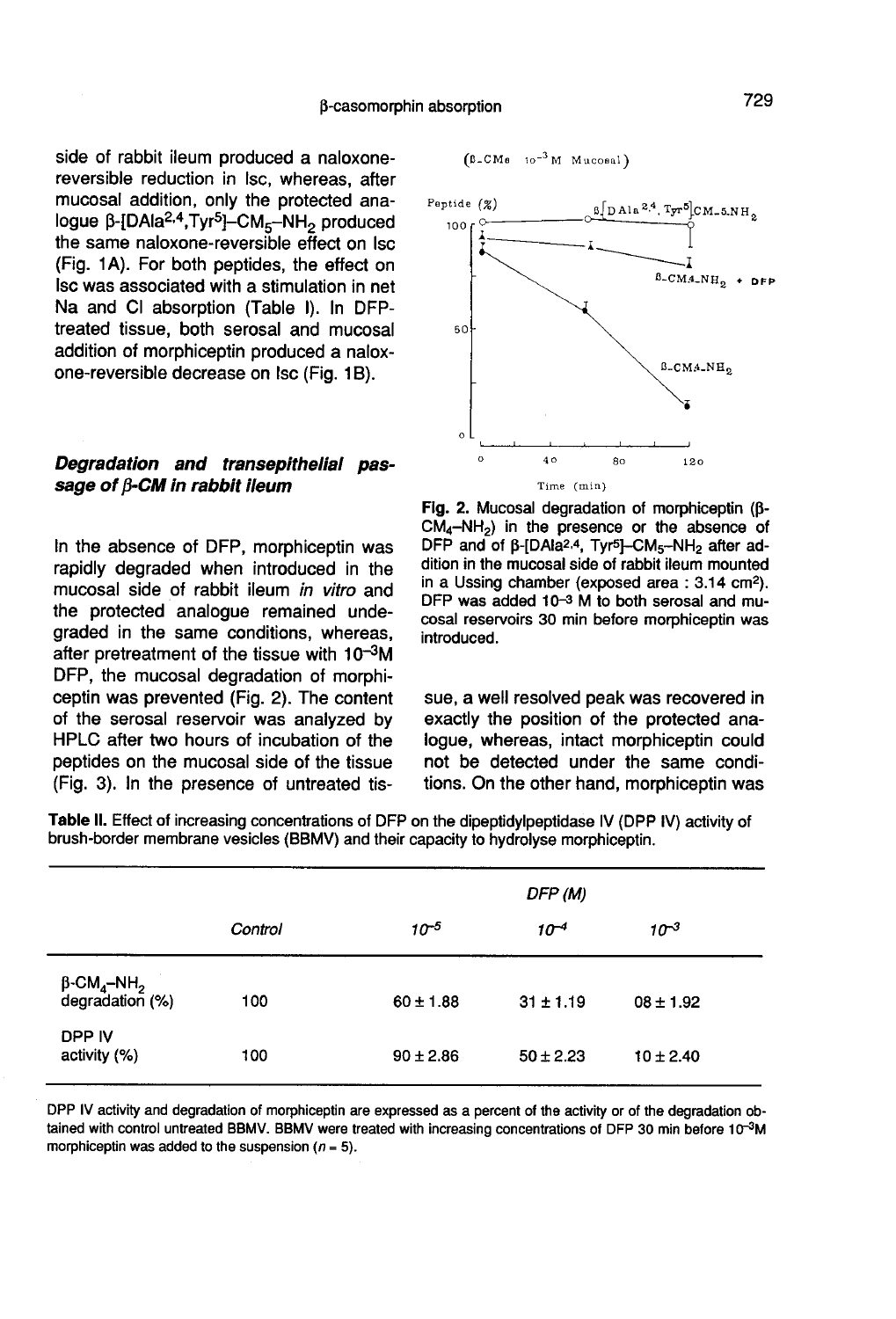

Fig. 3. Reversed-phase high-pressure liquid chromatography elution profile of serosal reservoir content after incubation for 120 min of (A) untreated tissue with  $10^{-3}$  M morphiceptin (B-CM<sub>a</sub>-NH<sub>2</sub>) in the mucosal reservoir, (B) untreated tissue with 10-4M B-[DAla2.4,Tyr5]-CM<sub>5</sub>-NH<sub>2</sub> in the mucosal reservoir and (C) DFP-treated tissue with 10-3M morphiceptin in the mucosal reservoir.

recovered in the serosal reservoir in the presence of the DFP-treated tissue.

Morphiceptin was also degraded after one hour of incubation in the presence of BBMV, but this degradation was inhibited by increasing concentrations of DFP in the  $10^{-5}$ –10<sup>-3</sup>M range with subsequent inhibipresence of the DFF-treated tissue.<br>
Morphiceptin was also degraded after<br>
one hour of incubation in the presence of<br>
BBMV, but this degradation was inhibited<br>
by increasing concentrations of DFP in the<br>  $10^{-5}$ – $10^{-3}$ M r tion of DPP IV activity (Table II).

#### **DISCUSSION**

The present study confirms that  $\beta$ -CM affect intestinal ion transport in the same way as enkephalins since they reduced lsc by a mechanism reversed by naloxone and stimulated Na and CI absorption simultaneously when added to the serosal side of isolated rabbit ileum (Dobbins et al., 1980; Mc Kay et al., 1981). In addition, it appeared that when peptides were added to the luminal side of the intestine, the expression of their opiate activity needs the transfer of an active form to the blood side of the tissue where their receptors are probably located (Tomé et al., 1987). This finding is in accordance with other studies that demonstrated that opiate receptors are not present on the membrane of the enterocytes but are mainly located on submucosal and myenteric plexus (Dashwood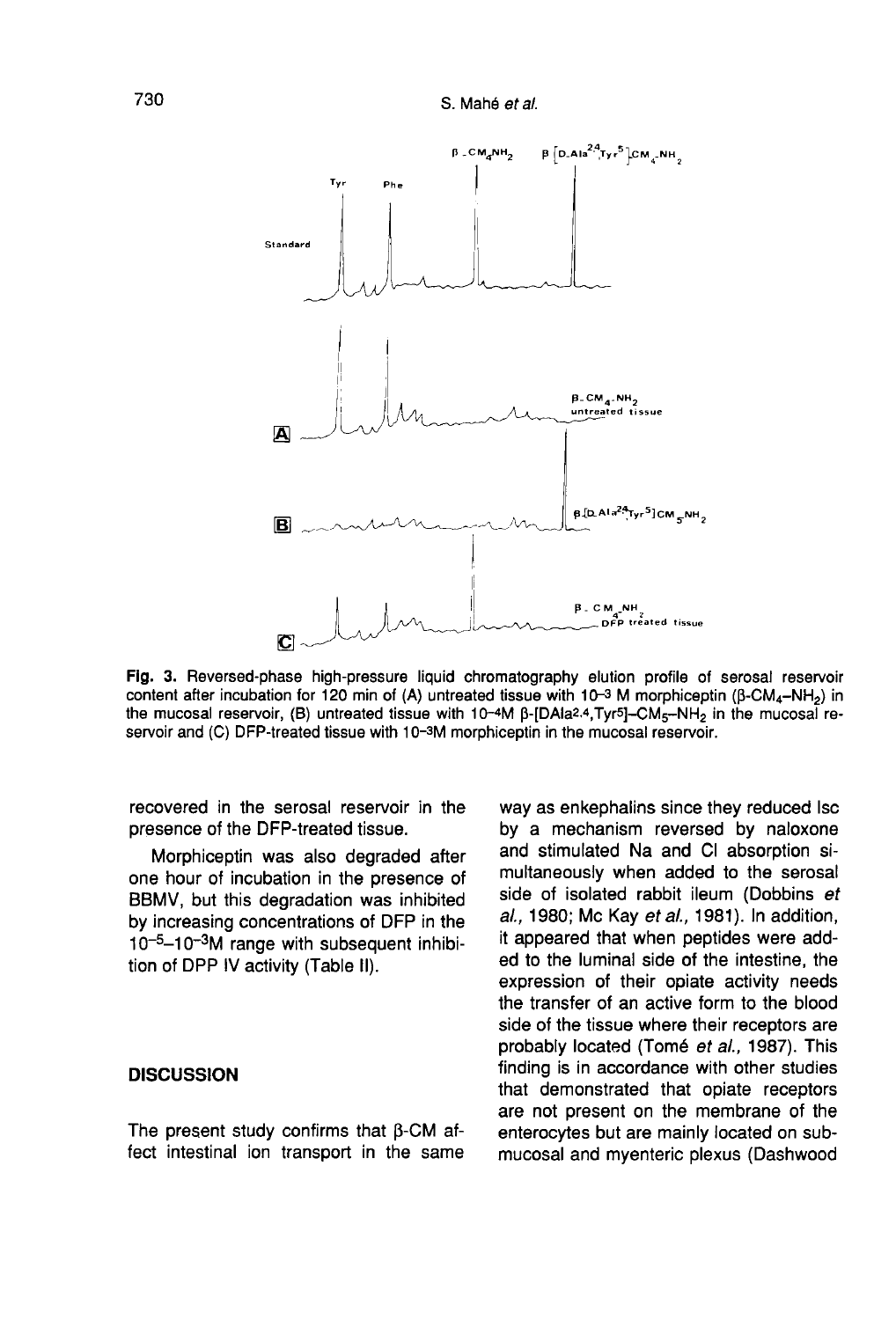

Fig. 4. Degradation and transepithelial transport of B-CM in the intestine. (A) The non metabolized analogue  $\beta$ -[DAla<sup>2,4</sup>,Tyr<sup>5</sup>]-CM<sub>5</sub>-NH<sub>2</sub> crosses the epithelium intact and acts on opiate receptors located on the serosal side; (B) Morphiceptin is hydrolyzed by brush-border peptidase DPP IV and has no opiate activity: (C) Inhibition of the DPP IV by treatment with DFP prevents mucosal degradation of morphiceptin  $(\beta$ -CM<sub>a</sub>-NH<sub>2</sub>) which crosses the epithelium intact and stimulates electrolyte absorption by means of an opioid mechanism.

et al., 1985; Gaginella et al., 1983; Nishi-<br>mura et al., 1986; Tomé et al., 1988).

Since B-CM are of alimentary origin, any natural physiological function of these peptides imply the existence of mechanisms that control their transfer across the intestinal mucosa to reach their targets. Our results demonstrate the existence of a system of degradation, probably located at the brush-border membrane and which effectively controls the absorption and the resulting opiate action of  $\beta$ -CM in the intestine (Fig. 4). This system represents a barrier for natural  $\beta$ -CM which are hydrolyzed and do not cross the intestine intact. However, utilisation of a nonmetabolized

analogue demonstrated that, in untreated tissue, a peptide that escapes the system of degradation is able to cross the tissue intact; however, the mechanism by which it is transported it still not clear. In addition, natural morphiceptin was also able to be transferred intact across the ileum after treatment of the tissue by DFP. Though DFP is known to inhibit various enzymes, its protective effect on morphiceptin was correlated with a subsequent inhibition of the post-proline endopeptidase, DPP IV, which was already demonstrated to be very active in hydrolysing  $\beta$ -CM substrates (Hartrodt et al., 1982; Kreil et al., 1983; Miyamoto et al., 1987). DPP IV is known to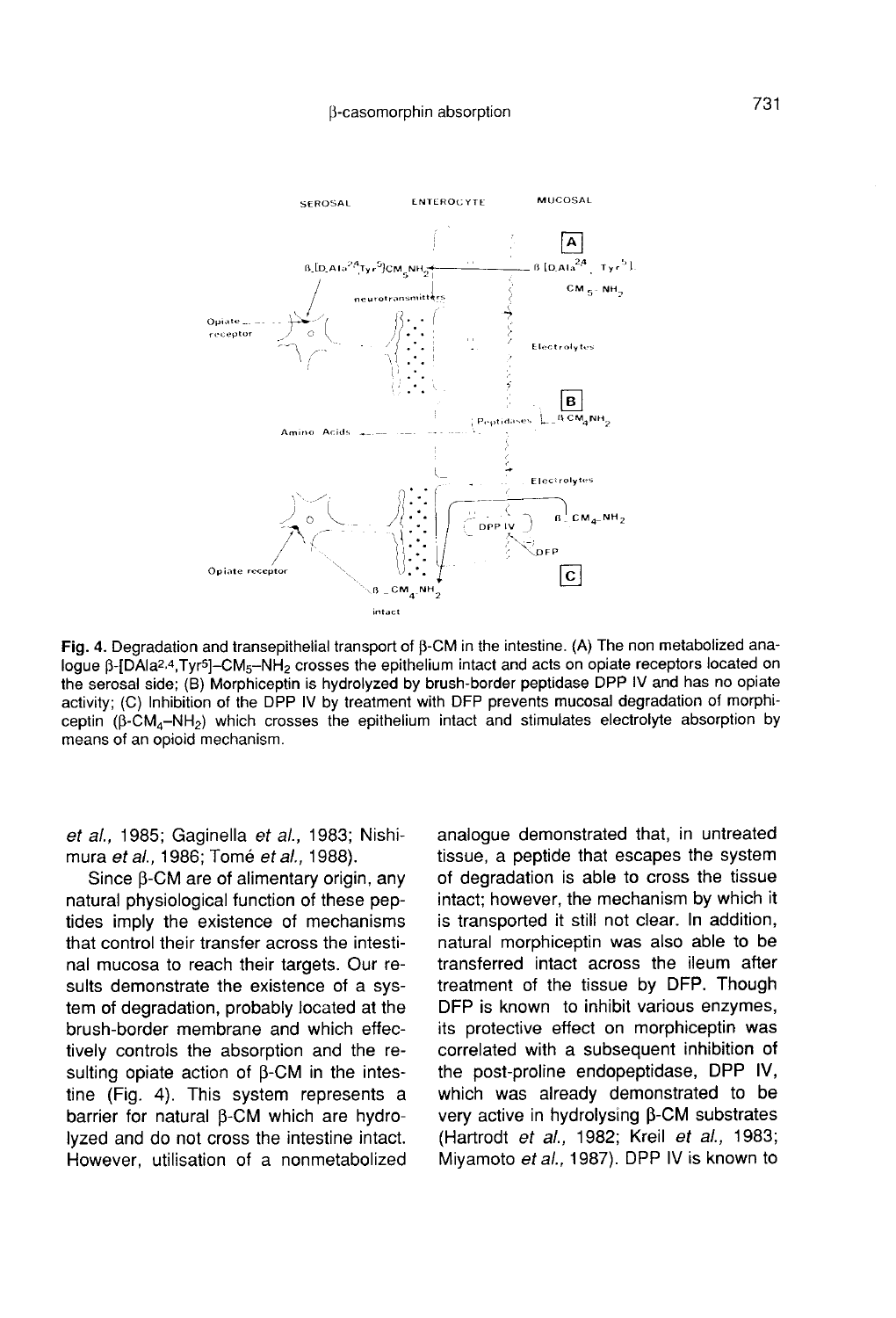be located in the brush-border membrane (Auricchio et al., 1978). In those conditions, the limiting step in the transfer of in-(Auricenio *et al.,* 1978). In those condi-<br>tions, the limiting step in the transfer of in-<br>tact  $\beta$ -CM across ileum seems to be locat-<br>ed at the brush-border membrane, and ed at the brush-border membrane, and DPP IV in particular, could play a major role in this barrier. Further studies are needed to determine the physiological conditions that modulate this system of degradation.

#### REFERENCES

Auricchio S., Greco L., De Vizia B. & Buonocore V. (1978) Dipeptidylaminopeptidase and carboxypeptidase activities of the brush-border of rabbit small intestine. Gastroenterology 75, 1073-1079

Brantl V., Teschemacher H., Henschen A. & Lottspeich F. (1979) Novel opioid peptides derived from casein ( $\beta$ -casomorphins). I. Isolation from bovine casein peptone. Happe-Seyler's Z. Physiol. Chem. 360, 1211-1217

Brot-Laroche E. & Alvarado F. (1984) Disaccharide uptake by brush-border membrane vesicles lacking the corresponding hydrolases. Biochim. Biophys. Acta 775, 175-181 from bovine casein peptone. Happe-Seyler's Z.<br>Physiol. Chem. 360, 1211-1217<br>Brot-Laroche E. & Alvarado F. (1984) Disaccha-<br>ride uptake by brush-border membrane vesicles<br>lacking the corresponding hydrolases. *Biochim.*<br>Biop

Chang K.J., Killian A., Hazum E., Cuatrecasas P. & Chang J.K. (1981) Morphiceptin (H-Tyr-<br>Pro-Phe-Pro-NH<sub>2</sub>): a potent specific agonist for morphine ( $\mu$ ) receptors. Science 212, 75-77

Chang K.J., Fu Su Y., Brent D.A., Chang J.K.  $(1985)$  Isolation of a specific  $\mu$ -opiate receptor peptide, morphiceptin, from an enzymatic digest of milk proteins. J. Biol. Chem. 260, 9706-9712

Dashwood M.R., Debnam E.S., Bagnall J. & Thompson C.S. (1985) Autoradiographic localisation of opiate receptors in rat small intestine. Eur. J. Pharmacol. 107, 267-269

Dobbins J.W., Racusen L., Binder H.J. (1980) Effect of DAla-Met-enkephalin amide on ion transport in rabbit ileum. J. Clin. Invest. 66, 19- 28

Gaginella T.S., Rimele T.J. & Wietecha M. (1983) Studies on rat intestinal epithelial cell receptors for serotonin and opiates. J. Physiol. Lond. 335, 101-111

Hartrodt B., Neubert K., Fischer G., Demuth U., Yoshimoto T. & Barth A. (1982) Degradation of proline-specific-endopeptidase (PSE) and post-proline-cleavingenzyme (PPCE). Pharmazie 37, 72-73

Hautefeuille M., Brantl V., Dumontier A-M. & Desjeux J-F. (1986) In vitro effects of Bcasomorphins on ion transport in rabbit ileum. Am. J. Physiol. 250 (Gastrointest. Liver Physiol. 13), G92-G97

Henschen A., Lottspeich F., Brantl V., Teschemacher H. (1979) Novel opioid peptides derived from casein (B-casomorphins). II. Structure of active components from bovine casein peptone. Hoppe-Seyer's Z. Physiol. Chem. 360, 1217-1224

Kreil G., Umbach M., Brantl V. & Teschemacher H. (1983) Studies on the enzymatic degradation of B-casomorphins. Life Sci. 33, 137-140

Lottspeich F., Heuschen A., Brantl V. & Teschemacher H. (1980) Novel opioid peptides derived from casein ((3-casomorphins). 111. Synthetic peptides corresponding to components from bo-.<br>vine casein peptone. Hoppe-Seyer's Z. Physiol. Chem. 361, 1835-1839

McKay J.S., Linaker B.D. & Turnberg L.A. (1981) Influence of opiates on ion transport across rabbit ileal mucosa. Gastroenterology 80, 279-284

Miyamoto Y., Ganapathy V., Barlos A., Neubert K., Barth A. & Leibach F.H. (1987) Role of dipeptidyl peptidase IV uptake of peptide nitrogen from (3-casomorphin in rabbit renal BBMV. Am. J. Physiol. 252 (Renal Fluid Electrolyte Physiol. 21 ), F670-F677

Nishimura E., Buchan A.M.J. & Mclntosch C.H.S. (1986) Autoradiographic localization of p- and 8-type opioid receptors in the gastrointestinal tract of the rat and guinea pig. Gastroenterology 91, 1084-1094

Schmitz J., Preiser M., Maestracci D., Ghosh B.K., Cerda J.J. & Crane R.K. (1973) Purification of the human intestinal brush-border membrane. Biochim. Biophys. Acta 323, 98-112

Svedberg J., De Haas J., Leimenstoll G., Paul F. & Teschemacher H. (1985) Demonstration of